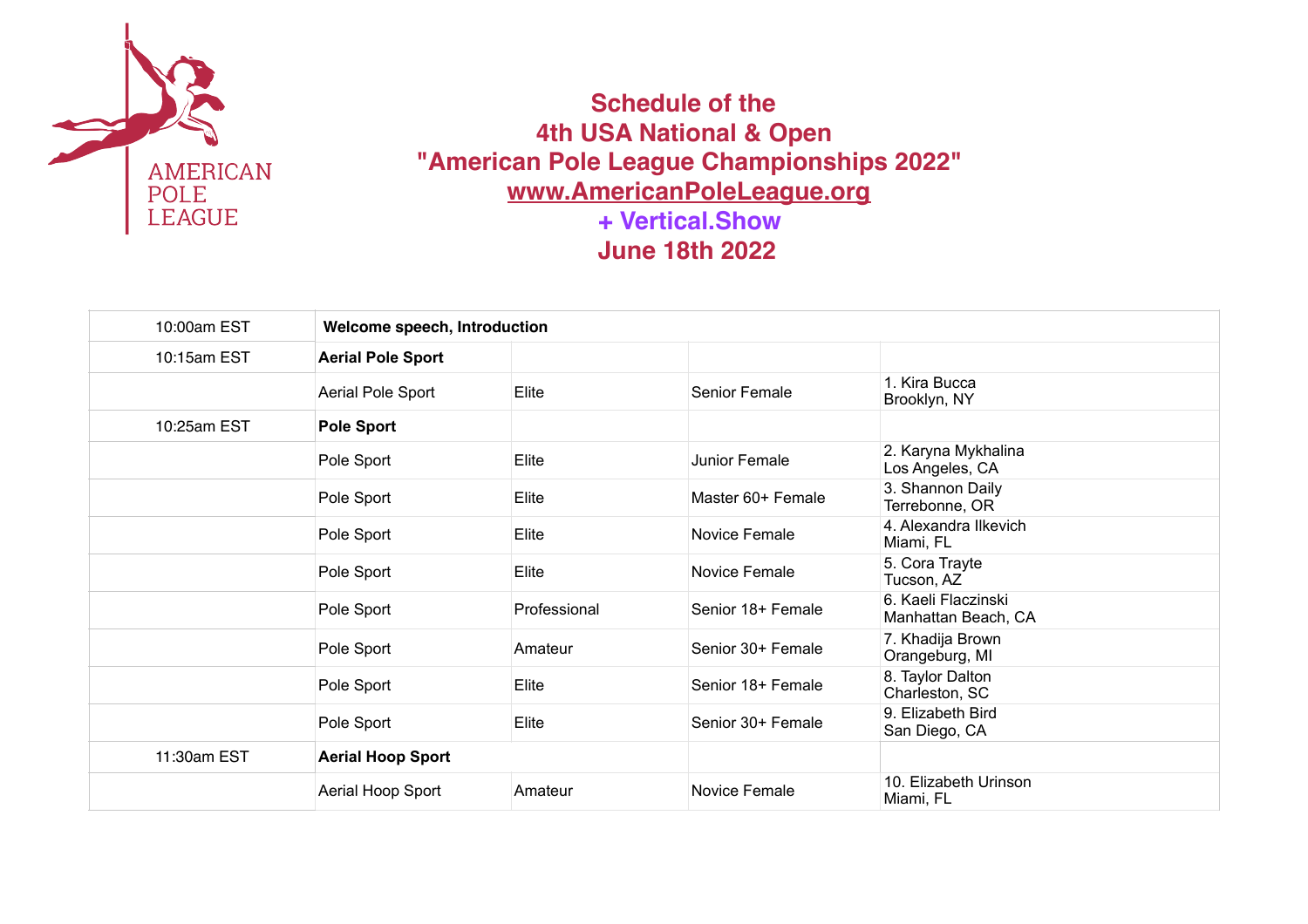|             | Aerial Hoop Sport           | Elite            | Novice Female        | 11. Alexandra Ilkevich<br>Miami, FL                     |
|-------------|-----------------------------|------------------|----------------------|---------------------------------------------------------|
| 11:45am EST | <b>Artistic Aerial Hoop</b> |                  |                      |                                                         |
|             | Aerial Hoop Artistic        | Professional     | Master 40+ Women     | 12. Shannon Daily<br>Terrebonne, OR                     |
| 12:00pm EST | <b>Artistic Pole</b>        |                  |                      |                                                         |
|             | <b>Artistic Pole</b>        | Amateur          | Senior Female        | 13. Mariko Patula<br>Summerville, SC                    |
|             | <b>Artistic Pole</b>        | Amateur          | Master 40+           | 14. Carla Lee<br>Summerland Key, FL                     |
|             | <b>Artistic Pole</b>        | Amateur          | Master 40+           | 15. Virginia Marshall<br>Charleston, SC                 |
|             | <b>Artistic Pole</b>        | Semiprofessional | <b>Senior Female</b> | 16. Kaeli Flaczinski<br>Manhattan Beach, CA             |
|             | <b>Artistic Pole</b>        | Professional     | Senior Female        | 17. Kira Bucca<br>Brooklyn, NY                          |
|             | <b>Artistic Pole</b>        | Professional     | <b>Senior Female</b> | 18. Sasha Sproch<br>Redmond, WA                         |
|             | <b>Artistic Pole</b>        | Amateur          | <b>Junior Mixed</b>  | 19. Piper Bates<br>Panama City Beach, FL                |
|             | <b>Artistic Pole</b>        | Professional     | <b>Junior Mixed</b>  | 20. Karyna Mykhalina<br>Los Angeles, CA                 |
|             | <b>Artistic Pole</b>        | Professional     | <b>Junior Mixed</b>  | 21. Jesse Weber<br>Summerville, SC                      |
| 1:05pm EST  | <b>Aerial Hoop Sport</b>    |                  |                      |                                                         |
|             | Aerial Hoop Sport           | Amateur          | <b>Youth Doubles</b> | 22. Alexandra Ilkevich & Elizabeth Urinson<br>Miami, FL |
| 1:15pm EST  | <b>Ultra Pole</b>           |                  |                      |                                                         |
|             | <b>Ultra Pole</b>           | Elite            | Female               | 23. Shannon Daily<br>Terrebonne, OR                     |
|             | <b>Ultra Pole</b>           | Elite            | Female               | 24. Karyna Mykhalina<br>Los Angeles, CA                 |
|             | <b>Ultra Pole</b>           | Elite            | Female               | 25. Kira Bucca<br>Brooklyn, NY                          |
| 1:30pm EST  | <b>Lunch break</b>          |                  |                      |                                                         |